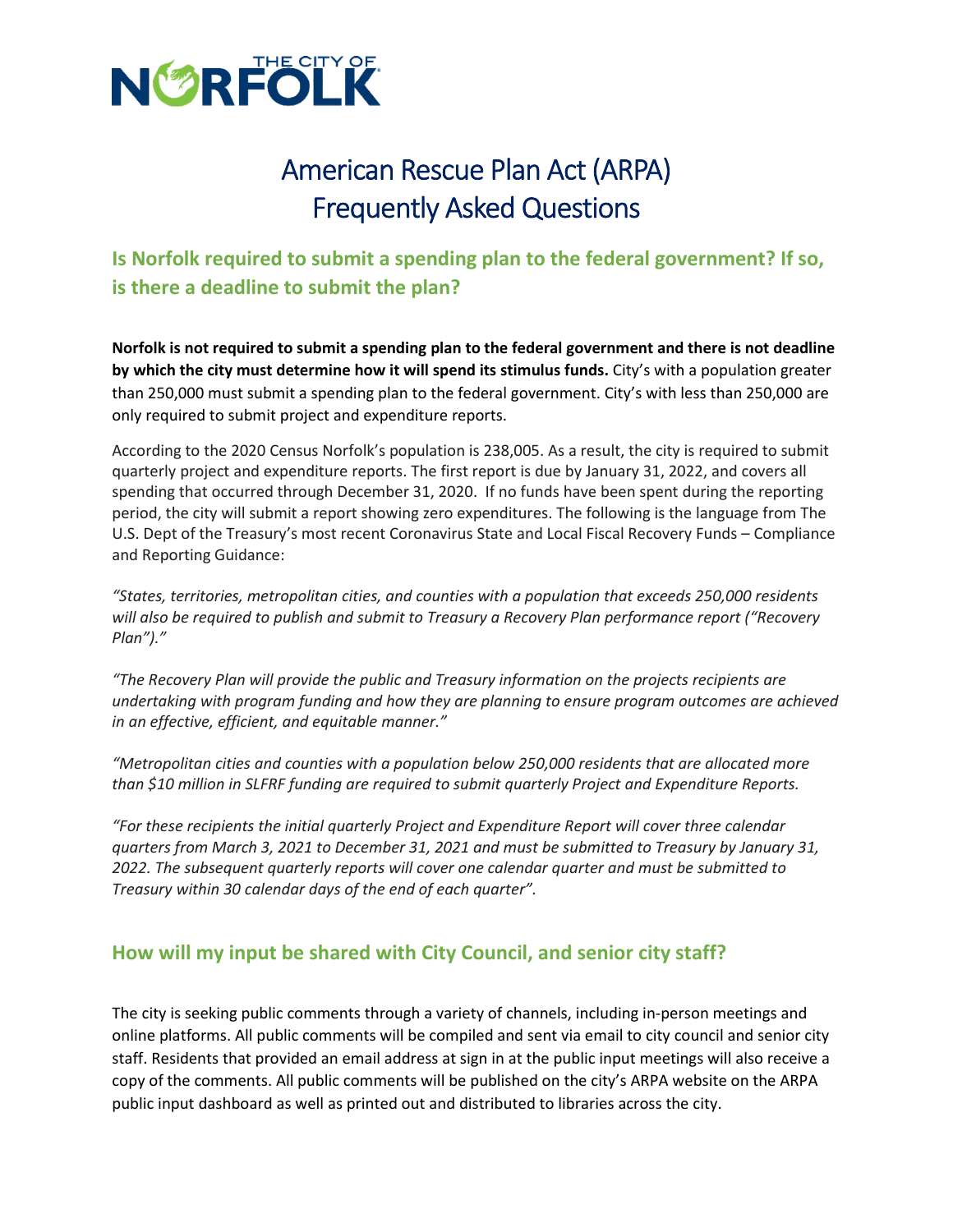

### **Does the city have a timeline for approval of ARPA funding**?

There is no formal deadline by which the city must decide how it will use the funds. Based on public input, the city is reassessing the timeline. More information will be forthcoming shortly.

#### **How can I engage in the ARPA approval process?**

As the city finalizes the approval timeline, it will include details about additional opportunities for public engagement. In the meantime, opportunities for public engagement remain available through the following channels:

**Online Survey** – Use this survey to tell the city your top priorities and ideas for investing ARPA funds: [American Rescue Plan Act Survey of Resident Funding Priorities \(office.com\)](https://forms.office.com/pages/responsepage.aspx?id=VdOGU64v6E-RdLieQIupkTXx_PDUQ4VIlsRpXjDYBf5UQThDUjFNQk9aOU84T0VKVUpZUE5IOVJPUC4u)

**Prioritize** – An online interactive engagement tool. Review, select, and rank projects as well as write-in plans you have for the investment plan. <https://norfolkva.abalancingact.com/arpa>

**Council Meetings** – Register to speak at a City Council meeting. City Council meets every 1<sup>st</sup> and 3<sup>rd</sup> Tuesday of each month. To register to speak on agenda items or new business please contact 757-664- 4268 by 3pm the day of the meeting. [<Norfolk.gov/4869/Public-Meetings>](https://www.norfolk.gov/200/City-Council)

**Council Members** – All residents are directly represented by three council members; ward, superward, and the mayor. Contact your council representatives to share your ideas about eligible uses for ARPA funds. [<Norfolk.gov/200/City-Council>](https://www.norfolk.gov/200/City-Council)

**City's ARPA website** – Continue to check the city's ARPA website for updates to the ARPA timeline and shared public input in how the funds should be invested[. <norfolk.gov/5129/American-Rescue-Plan-Act-](https://www.norfolk.gov/5129/American-Rescue-Plan-Act-ARPA)[ARPA>](https://www.norfolk.gov/5129/American-Rescue-Plan-Act-ARPA) 

**Email Us** – Email city staff directly about your ARPA priorities at the following email: [ARPACommunication@norfolk.gov](mailto:ARPACommunication@norfolk.gov)

**Drop Boxes** – Write a comment and leave it at one of drop boxes throughout the city. The drop boxes and comment cards are located at; Pretlow Library, Jordan Newby Library, Tucker Library, Berkley Recreation Center, EOV Recreation Center, Lambert's Point Community Center, Norview Community Center, Huntersville Multi-Service Center, Calvert Square Envision Center, and People First office.